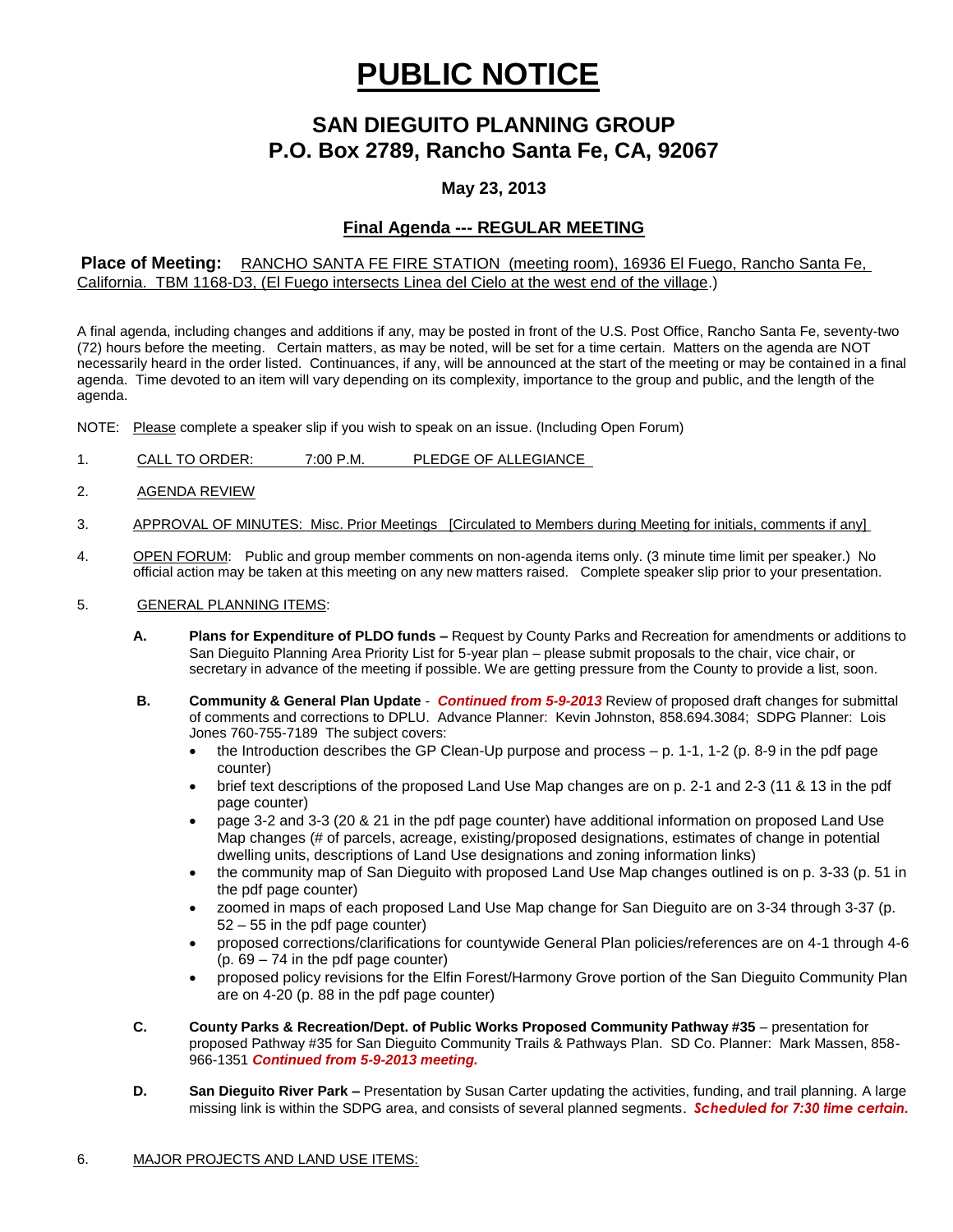- A**. STP 3500-12-015 West end of Artesian Road, Rancho Santa Fe** Submittal of site plan and boundary adjustment of one lot line on approximately 77.39 acres of land containing six existing legal parcels adjoining Artesian Road, previously created as part of PM 7270 in May 1978. This property is part of Santa Fe Valley Specific Plan.Applicant: RSF Holdings/contact: Wesley W. Pelzer 760-744-7125 DPS Planner: Ashley Gungle, 858-495- 5375; SDPG Planner: Laurel Lemarie (858) 756-2835 *Postponed until further notice.*
- B**. P94-022W2; MUP Modification AT&T Mobility; Location: 9885 Orange Lane, Escondido 92029** Modification of existing facility. Original 150 sf equipment area & 30; tall monopole with three 8' antennas & 6; high chain link fence. Modification will consist of removal of existing wooden pole & antennas and installation of equipment on existing water tank, including 12 total 8; panel antennas, 24 RRU's, 12 surge suppressors, 6 tower-mounted amplifiers, and 2 GPS antennas. Also 15' of FRP screening will be added to the water tower to the screen the antennas & equipment plus expansion of base station equipment area by approximately 60 sf. Applicant: AT&T Mobility, Doug Munson (619) 972-4944; Planning Group: Don Willis (858) 481-6922.
- C. **Rancho Cielo SPA05-004, TM5440, TM5441; Replacement Maps, project totals 23.06 acres, 11 condominium DUs on 'Village Center' parcel, 31 condominium DUs on 'Parcel H'**; located at the intersection of Via Ambiente and El Brazo, Camino De Arriba, APNs 265-270-71, 264-410-02, 264-382-16. Submittal of proposed Preferred Project of 42 dwelling units, with revised architectural elevations and floor plans, as well as an Alternative Project with a total of 39 dwelling units, with reduced grading and the same revised architectural elevations and floor plans, as the Preferred Project. The Visual, Noise and Air Quality Studies will be submitted on December 4, 2012. Applicant: Rancho Cielo Estates, Ltd., Applicant's representative: Robert Chase, Fuscoe Engineering, (858) 554- 1500; DPLU Planner: Dennis Campbell, (858) 505-6380; SDPG Planner: Doug Dill, (760) 736-4333
- **D. SP13-001, GPA13-001, STP13-003, TM5575, REZ13-001, ER13-08-002 Eden Hills Valiano** located in Eden Valley at Mt. Whitney & Country Club Lane; APN#232-013-01,02,03, 232-020-55, 232-492-01, 232-500-18thru23, 235-031- 41 Request for tentative map approval, general plan amendment to accommodate the change in land use for a 5 neighborhood development. Applicant contact: Melissa Krause of Integral Communities, for Eden Hills Property Owner, LLC, 760-944-7511; County Planner: Beth Ehsan, 858-694-3103; SDPG Planner: Kevin Barnard 858-688- 1700 *Postponed Until Further notice.*
- **E. REQUEST FOR WAIVER OF 'D' DESIGNATOR** located at 15823 Via de Santa Fe, Rancho Santa Fe, APN 269-071-42-00. Applicant: Rabie Mikha for Mees Family Trust, 619-729-5953; PDS Planner: Mike Johnson 858-694-3429; SDPG Planner: Chaco Clotfelter 858-342-3050
- **F. PDS2013-AD-13-014 Izadi Pool House located at 6935 Spyglass Lane, Rancho Santa Fe, apn 303-060- 43-00** – request to build oversized 778 sf detached pool house. Applicant: Stephanie Lupton for Kouros Izadi 760-224-9704; PDS Planner Emmet Aquino 858-694-8845; SDPG Planner: Laurel Lemarie 858-756-2835
- **G. PDS2013-MUP-11-023W2 Modification to install 12 panel antennas, 12 remote radio units, and 1 4" diam microwave antenna on new 60' monopine, which is extension of 50' existing located at 18535 Aliso Cyn, Rancho Santa Fe,** apn 265-270-78-0 Applicant: Karen Adler representing AT&T Mobility 760- 715-3416; PDS Planner: Michael Johnson 858-694-3429; SDPG Planner Don Willis 858-481-1535
- **H. PDS 2013-AD13-016 Delta Farms** located at 16013 Via de Santa Fe, Rancho Santa Fe. Request for administrative permit for gate house and gate entry structure encroaching in road easement, apn #269-183- 41-00; applicant: Timothy Wilson/Wilson Architecture representing Coral Reef Properties 858-454-9106; PDS Planner: Emmet Aquino 858-694-8845; SDPG Planner: Bill Osborn 619-507-9312 *Postponed to 6-6-2013*
- **I. PDS 2013-AD-13-017** request for administrative permit to encroach into open space Removal of undocumented fill and recompaction for safety purposes located adjacent to Harmony Grove Road, as part of Specific Plan 04-03. Applicant: Barry Jones representing Standard Pacific 619-462-1515; PDS Planner Mike Johnson 858-694-3429; SDPG Planner: Mid Hoppenrath 760-747-1145 *Postponed to 6-6-2013*

## 7. ADMINISTRATIVE MATTERS:

- **A.** Community Reports
- **B.** Consideration and comments on circulation mail<br>**B.** Future agenda items and planning
- **B.** Future agenda items and planning
- **C.** Vote for new members
- **D.** County Filings (Form 700) & Required Training (Ethics)

**NOTE: San Dieguito Planning Group needs new volunteers to fill vacancies on the planning group. This is an opportunity for you to participate in the preservation and responsible development of your community. If you wish to participate, we request you provide the chair with a current resume and attend 2 or 3 meetings, depending on our meeting schedule in the next few months.**

|                              |         | 6/6/13 | 6/20/13 | 7/11/13 | 7/25/13 |
|------------------------------|---------|--------|---------|---------|---------|
| <b>Future Meeting Dates:</b> | 5/23/13 |        |         |         |         |